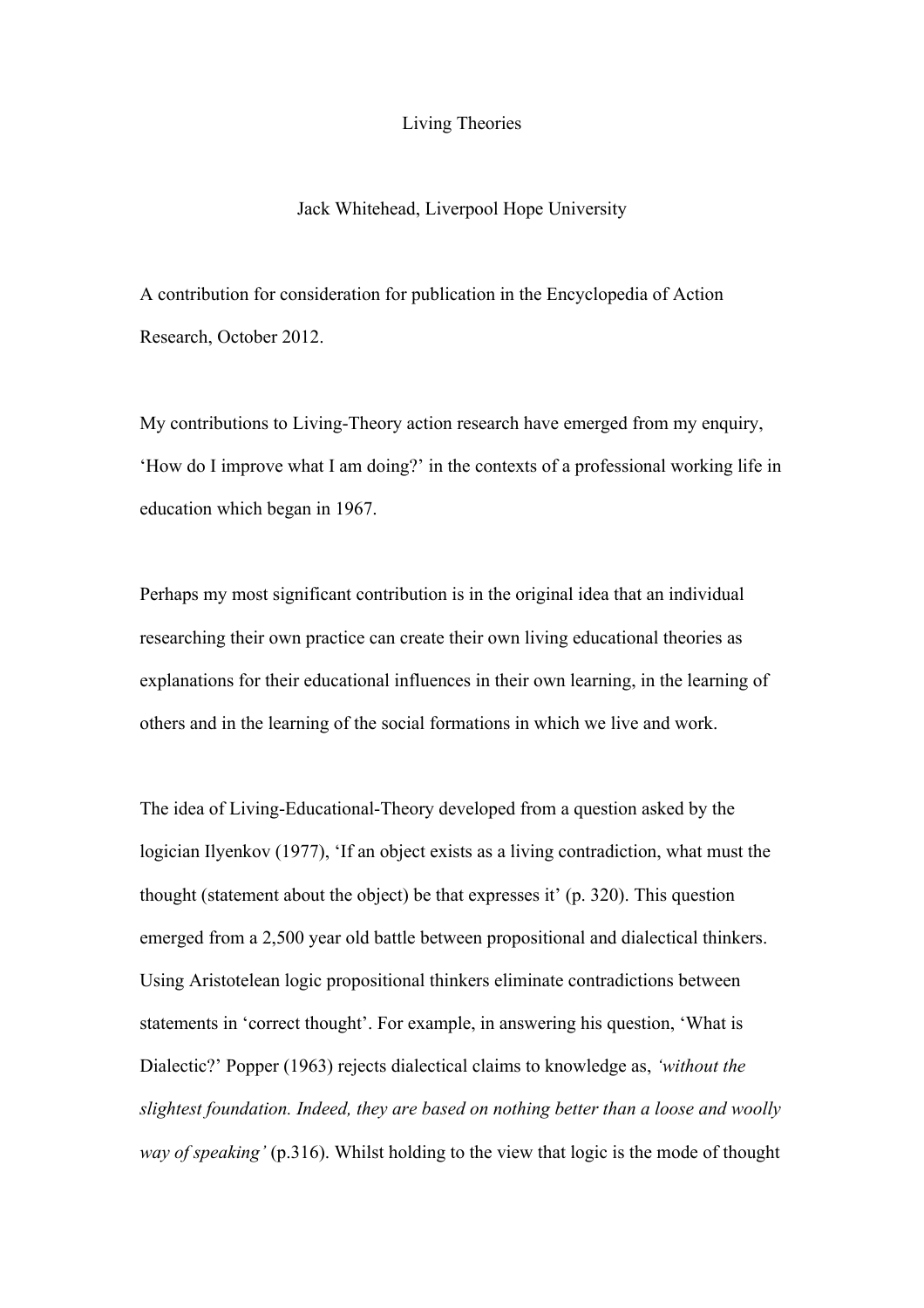appropriate for comprehending the real as rational (Marcuse, 1964, p. 105) Marcuse argues that Aristotelean logic conceals rather than reveals the basic dialectical proposition, which states the negative character of the empirical reality (p. 111).

My recognition of existing as a living contradiction came in 1972 as I viewed videotapes of my classroom practice as Head of the Science Department of Erkenwald Comprehensive School in Barking, London. I believed that I had established enquiry learning with my students in which I responded to the questions they asked. The video-recordings showed that I was giving the students the questions, rather than enabling them to formulate their own. This was an embarrassing revelation and my first experience of the power of visual data on one's own practice to reveal one's existence as a living contradiction in enquiries of the kind, 'How do I improve what I am doing?' The visual data also prompted a leap from improving performance to researching to improve the expression and clarification of the researchers livingvalues and revealing the tensions when they are experienced as contradicted in practice.

I experienced another contradiction whilst studying educational theory for an Academic Diploma (1968-70) and MA (1970-72) at the Institute of Education of the University of London. In the Academic Diploma I accepted the disciplines approach to educational theory. This held that educational theory was constituted by the philosophy, psychology, sociology and history of education. During 1971 I began to question the validity of this approach based on an intuition that something was fundamentally mistaken. Paul Hirst (1983), one of the proponents of the approach, acknowledged the following mistake in a way that enabled me to clearly articulate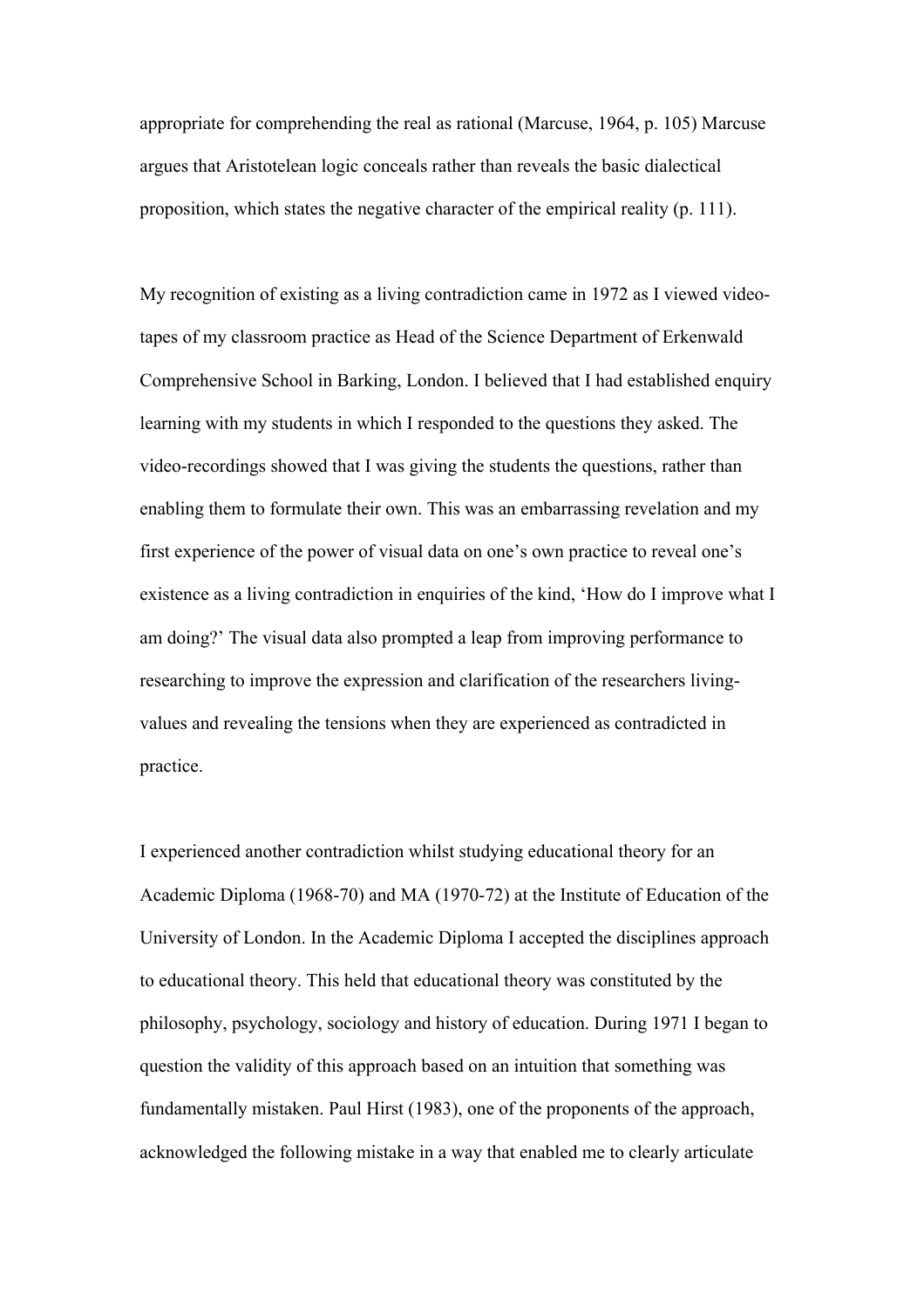what was mistaken. The mistake was focused on the replacement of the values-based practical principles I used, in explaining my educational influence in my own learning and the learning of my pupils, by principles from the disciplines of education. My emphasise on educational influences in learning rather than just learning, is that not all learning is educational. Much can be learnt that violates the values that carry hope for the future of humanity. Educational influences in learning focus on the importance of an individual's responsibility to explain their influences in terms of the values that carry this hope.

Hirst (1983) acknowledged the mistake in the disciplines approach in regarding practical principles as at best pragmatic maxims having a first crude and superficial justification in practice that in any rationally developed theory would be replaced by principles with more fundamental, theoretical justification. Having understood this mistake Hirst then rectified the mistake with the suggestion that rationally defensible practical principles, must of their nature stand up to practical tests and without that are necessarily inadequate. (p. 18)

In 1973 I moved to the University of Bath as a Lecturer in Education to contribute to the creation of a valid approach to educational theory. The distinction I make between education research and educational research is that education research is grounded in a discipline of education whilst educational research is grounded in enquiries that are intended to improve practice and generate knowledge.

My introduction to action research and action reflection cycles came in 1975-76 as I participated in a local curriculum development project on enquiry learning in science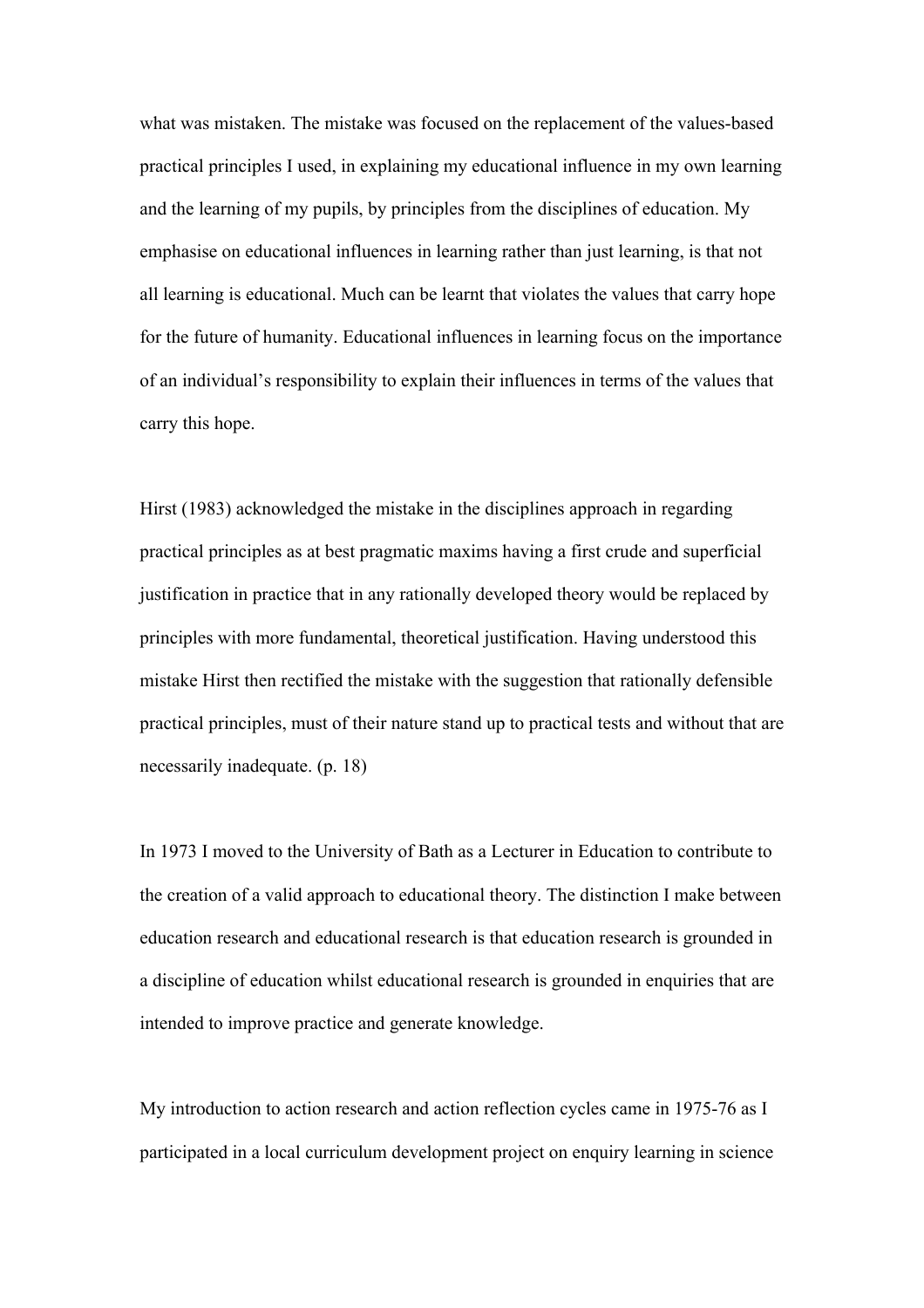(Whitehead 1976). During this project I produced two evaluation reports. The first was praised by academic colleagues as I explained the project in terms of contemporary models of changes in teaching and learning and of models of curriculum innovation and evaluation. The teachers I worked with criticised the report because they couldn't see themselves in it! Their criticisms were justified. Working with Paul Hunt, one of the teachers, I returned to the data of video-taped conversations with pupils and teachers and the accounts of the teachers. We reconstructed the report into a form that the teachers agreed was a valid explanation of the project. This had the form of expressing concerns and problems; imagining ways forward; acting on a chosen action plan and gathering data on which to make a judgment on the effectiveness of the actions; evaluating the effectiveness of the actions; modifying the concerns, plans and actions in the light of the evaluations and producing a validated explanation of our learning as we worked collaboratively to help the pupils to improve their learning. This was my first explicit understanding of action reflection cycles in enquiries of the kind, 'How do I improve what I am doing?'

From the inclusion of 'I' as a living contradiction and my use of action reflection cycles in improving my practice in the enquiry, 'How do I improve what I am doing?' I originated the idea of an individual generating their own living educational theory as an explanation of their educational influence in their own learning, in the learning of others and in the learning of the social formations. I understood 'I' as an ontological not egotistical 'I' who has a responsibility to research the educational influence the expression of their embodied presence and knowledge has in the learning and lives of others. I began to supervise MEd, M.Phil. and Doctoral degrees in supporting practitioner-researchers to generate their own living educational theories. The first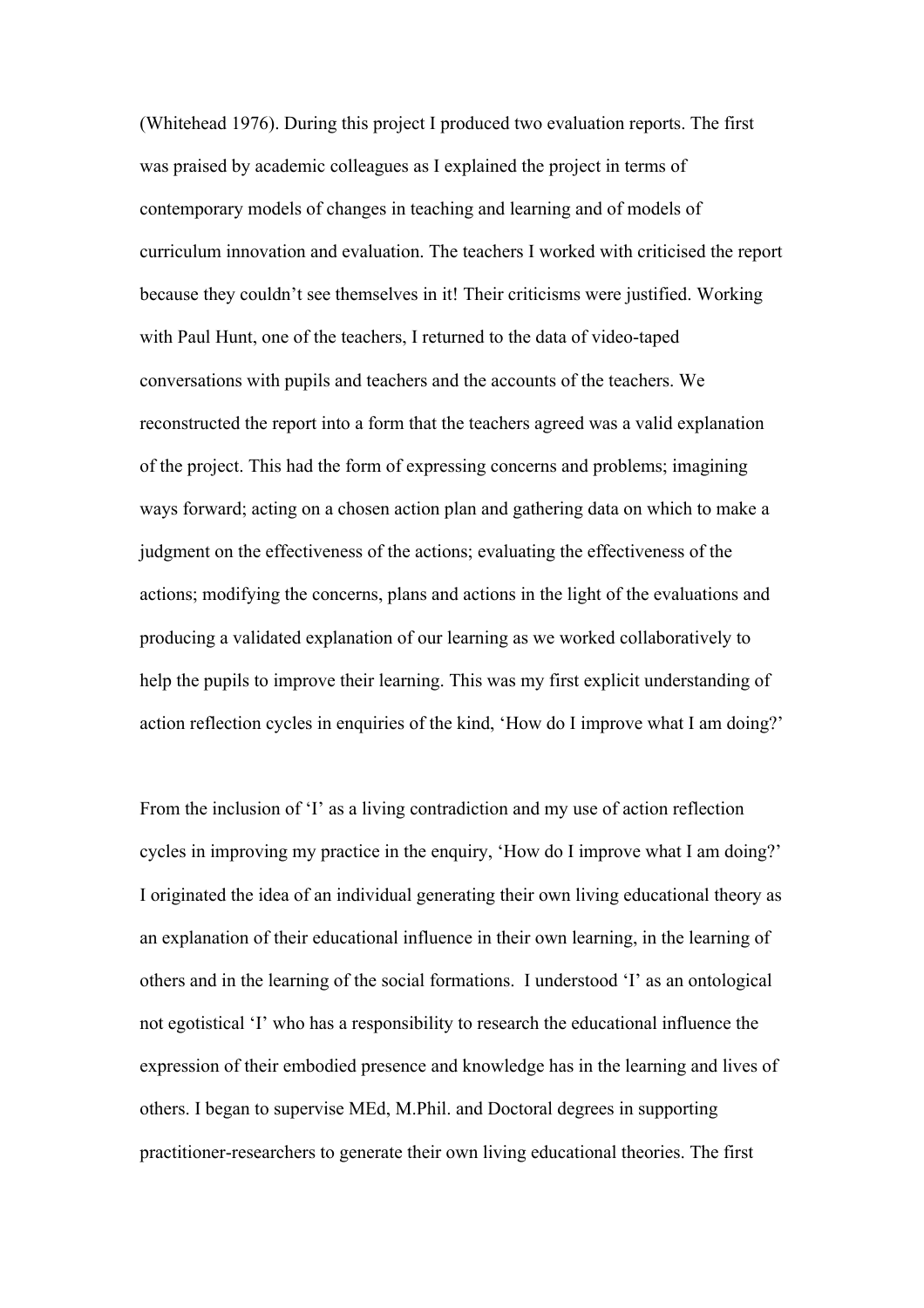MA dissertations were successfully completed in 1982, followed by MPhil degrees in 1987 and then the Ph.D. degrees in 1988. Between 1996 – 2012 I have supervised some 32 successfully completed living theory doctoral theses and these can be accessed from the living theory section of http://www.actionresearch.net . One of the most significant transformation in the nature of the living theories produced between 1996-2012 has been in the use of multi-media narratives with digital video. The regulations of the University of Bath were changed in 2004 to permit such submissions and Mary Hartog's (2004) thesis was the first to be submitted with e-media.

This change occurred at the same time as an extension and transformation in my epistemologies as I included, through the influence of Alan Rayner, a colleague at the University of Bath, a relationally dynamic awareness of space and boundaries within my explanations of educational influence and within my influence as a supervisor of masters and doctoral dissertations and theses. Whilst I continue to value insights from propositional and dialectical researchers, I now encourage the creation of living educational theories that are informed by an inclusional awareness of space and boundaries. I have found video-clips that show oneself in an educational space with others particularly valuable in developing inclusional understandings. Inclusionality (Rayner, 2004) does not deny the existence of oneself as a living contradiction, nor does it deny the value of insights from propositional theories (Whitehead & Rayner, 2009). It overcomes some of the limitations in propositional and dialectical theories, especially in communicating the meanings of embodied expressions of energyflowing values in explanations of educational influences in learning.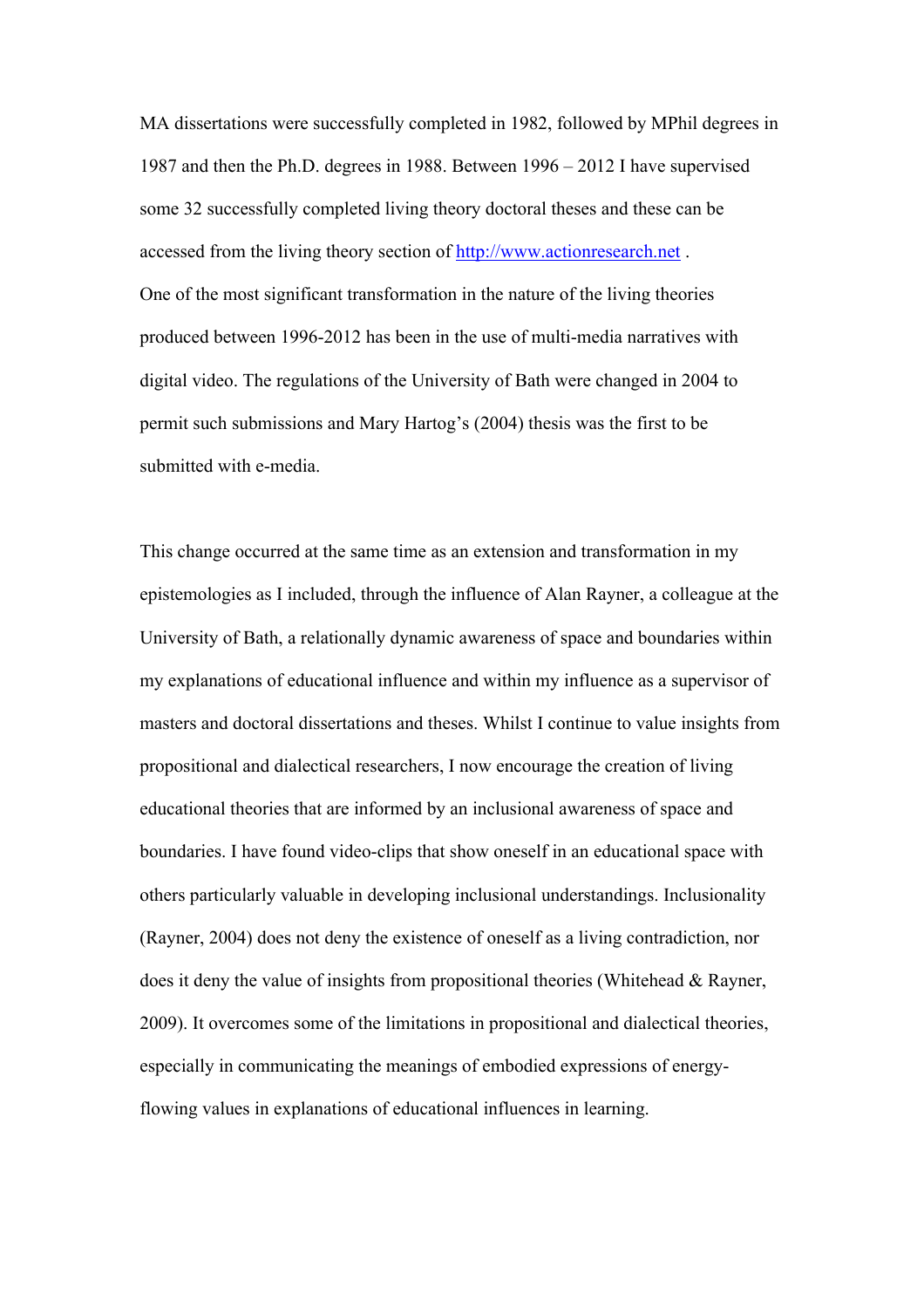The growing influence of the living theories produced by action researchers can be seen in many different contexts throughout the world. In China, with the support of Dean Tian Fenjun and Prof. Moira Laidlaw (2006), the Chinese Government agreed to the establishment of the Experimental Centre for Educational Action Research in Foreign Languages Teaching at Ningxia Teachers' University. In Japan, Dr. Je Kan Adler-Collins (2007) successfully completed his doctoral enquiry into bringing a curriculum for the healing nurse into a Japanese University, through action research and living theory. In Canada, Dr. Jacqueline Delong is continuing with her postdoctoral enquiries and in supervising action research dissertations whilst responding to moves to support scholarly enquiries beyond written text in Journals such as Teacher and Teacher Education (Delong and Whitehead, 2012). In South Africa, the Transformative Education/al Studies project (TES, 2010) , funded from 2011-14 by the National Research Foundation of South Africa has the overarching research question, 'How do I transform my educational practice as…?' and the living theories of South African action researchers in higher degrees have already been successfully completed (Vargas, 2012) and some have been published with the guidance of Prof. Lesley Wood (2010).

In terms of contributions of living theories to transforming understandings of educational knowledge and theory, the first issue of the multi-media journal, Educational Journal of Living Theories (EJOLTS) was published in 2008. This journal is dedicated to the publication of living educational theories with action research. The Special Issue on 'Digital Creativity and Video in the Workplace', edited by Yvonne Crotty (2011), highlights the advances made in the use of multi-media narratives in the creation and publication of living educational theories with action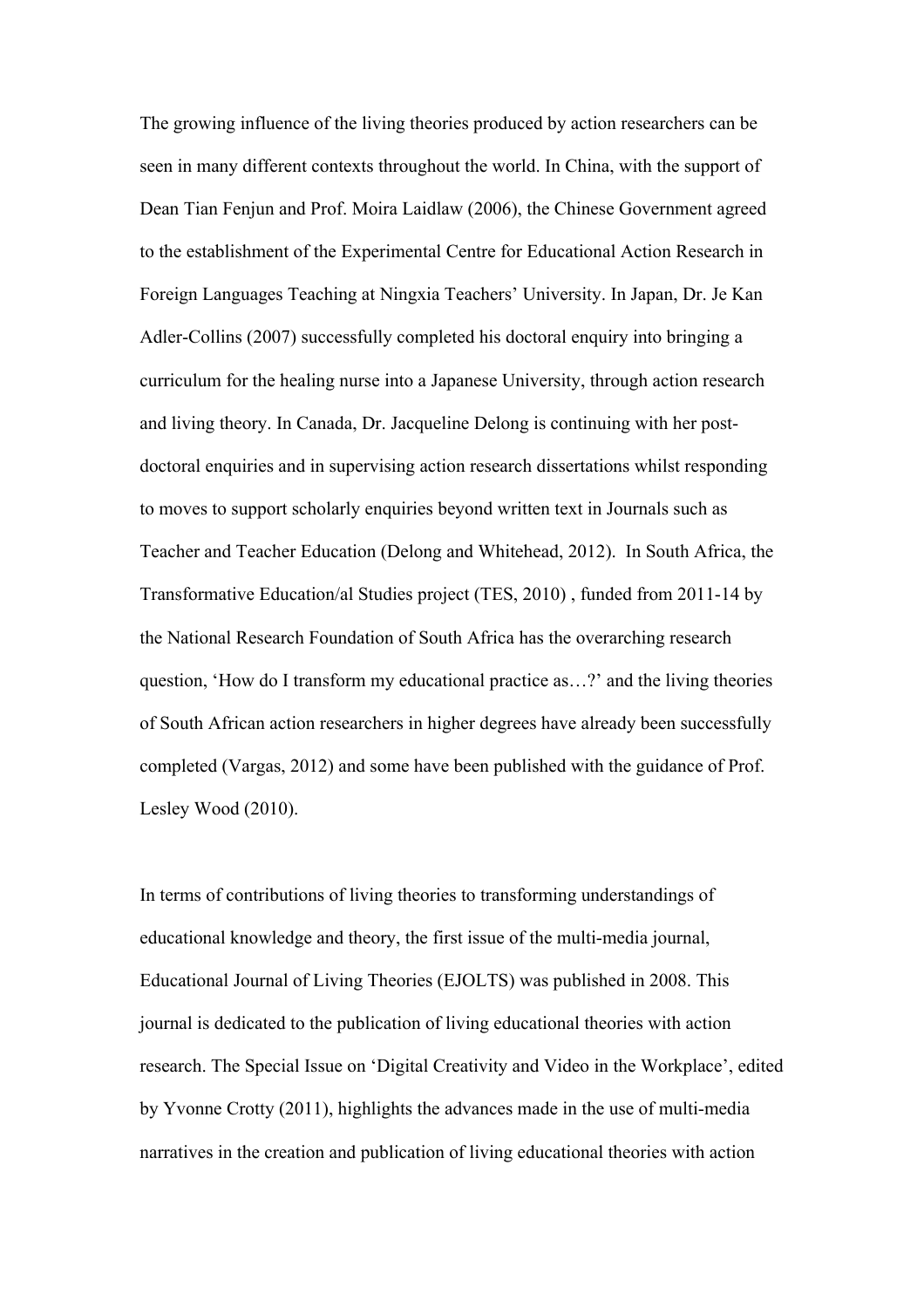research at Dublin City University in Ireland. The Collaborative Action Research Network Study Day in the Centre of e-Innovation, Pedagogy and Workplace Learning at Dublin City University, in October 2012, focused on *Multimedia Forms of Representation in Living Educational Theories in Relation to Improving Practice.*

The latest living theory doctorates with action research to be successfully completed are those of Marie Huxtable (2012), Yvonne Crotty (2012), Keith Kinsella (2012), Mark Potts (2012) and Simon Hughes (2012).

At the heart of a living educational theory is an individual's responsibility for accounting for their influence in terms of the values they believe carry hope for the future of humanity. Pott's (2012) has analysed his learning in the exercise of his responsibility for accounting for his influence in terms of the value of living citizenship within educational contexts in schools in the UK and in South Africa. Huxtable (2012) has accounted for her learning in living as fully as possible her values of loving recognition, respectful connectedness, educational responsibility, inclusion, emancipation and equality. Kinsella (2011) has accounted for his learning in presencing developmental opportunities for his students and in presencing empathetic responsiveness in relation to their learning. Crotty (2012) has brought an educationally entrepreneurial spirit into the Academy as a living standard of judgment. Crotty's explanation includes a responsibility for students and her values of passion and care ('love' of what she does), safety, creativity and excellence within her practice.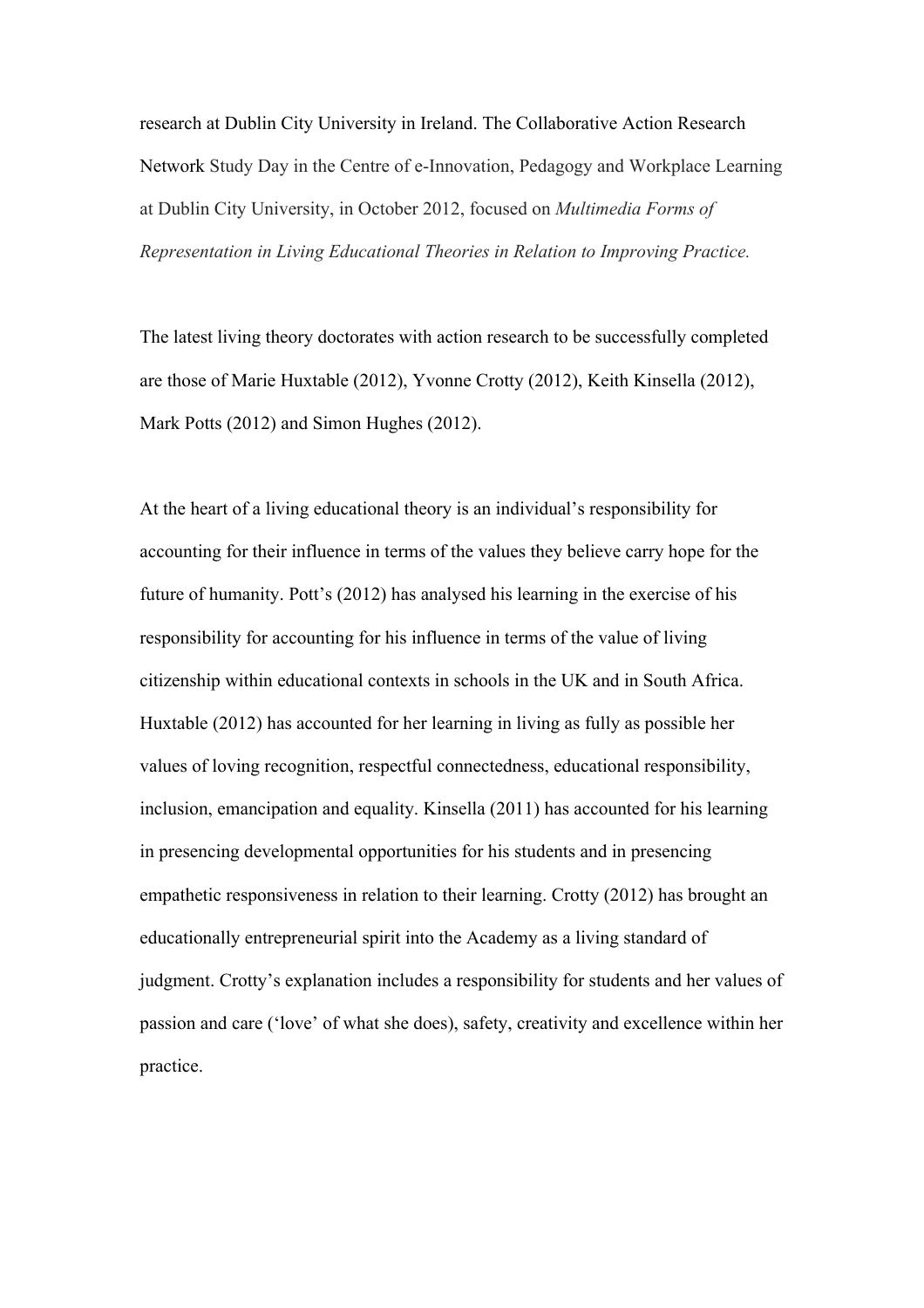By accepted a responsibility for accounting for their own lives and learning in enquiries of the kind, 'How do I improve what I am doing?' living theory action researchers are making original contributions to knowledge and providing evidence that they are fulfilling both halves of the mission of the American Educational Research Association (Ball and Tyson, 2011).

Each of these living theories is unique in the sense that the explanations, as contributions to knowledge, are formed from the constellation of values and understandings that have emerged from each autobiography in enquiries of the kind, 'How do I improve what I am doing? Their relatability (Bassey, 1981), rather than generalizability, can be seen in the evidence that the living theories of action researchers are inspiring others around the world to create and share their own in a pooling of the life-affirming energy with values that carry hope for the future of humanity.

Note:

Eleven of the 32 successfully completed living theory, action research doctoral theses I supervised between 1996-2012 were supported within the Centre for Action Research in Professional Practice (CARPP) of the University of Bath.

References

Adler-Collins, J. (2007) *Developing an inclusional pedagogy of the unique: How do I clarify, live and explain my educational influences in my learning as I pedagogise my*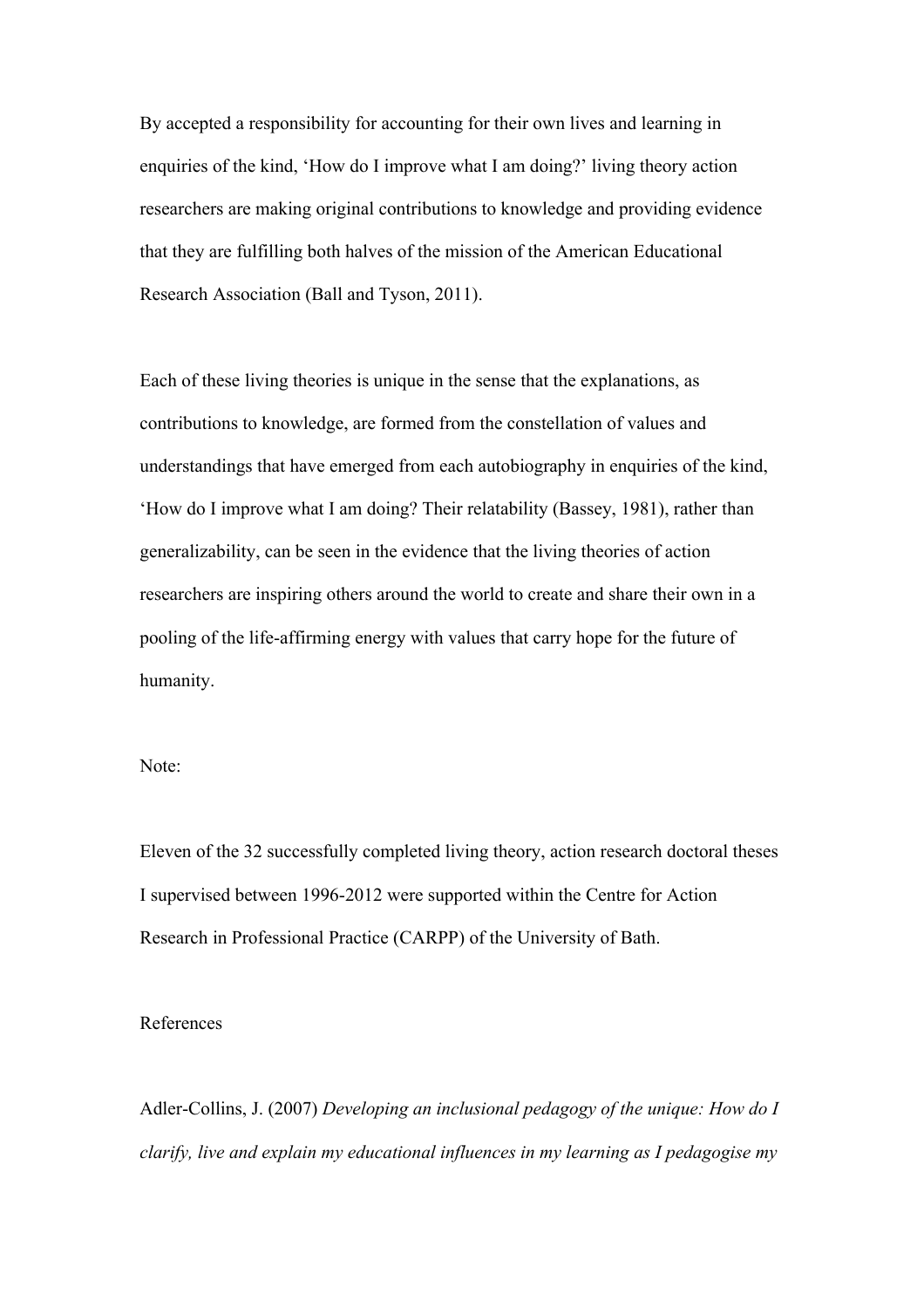*healing nurse curriculum in a Japanese University?* Retrieved 1 October 2012 from http://www.actionresearch.net/living/jekan.shtml

Ball, F. B. & Tyson, C. A. (2011) *American Educational Research Association 2012 Annual Meeting Call for Submissions Vancouver, British Columbia, Canada.* Retrieved 8 July 2011 from http://www.aera.net/uploadedFiles/Publications/Journals/Educational\_Researcher/400 4/198-220\_05EDR11.pdf

Bassey M (1981) Pedagogic Research: on the relative merits of search for generalisation and study of single events. *Oxford Review of Education vol* 7(1) (1981). pp 73-94.

Crotty, Y. *An Introduction To The Special Issue on Digital Creativity and Video in the Workplace. Educational Journal of Living Theories* vol 4(1) (2011) pp. i-xxxvi. Retrieved 1 October 2012 from http://ejolts.net/node/189

Crotty, Y. (2012) *How am I Bringing an Educationally Entrepreneurial Spirit into Higher Education?* Ph.D. Dublin City University.

Hartog, M. (2004) *A Self Study Of A Higher Education Tutor: How Can I Improve My Practice?* Ph.D. University of Bath. Retrieved 23 September 2012 from http://www.actionresearch.net/living/hartog.shtml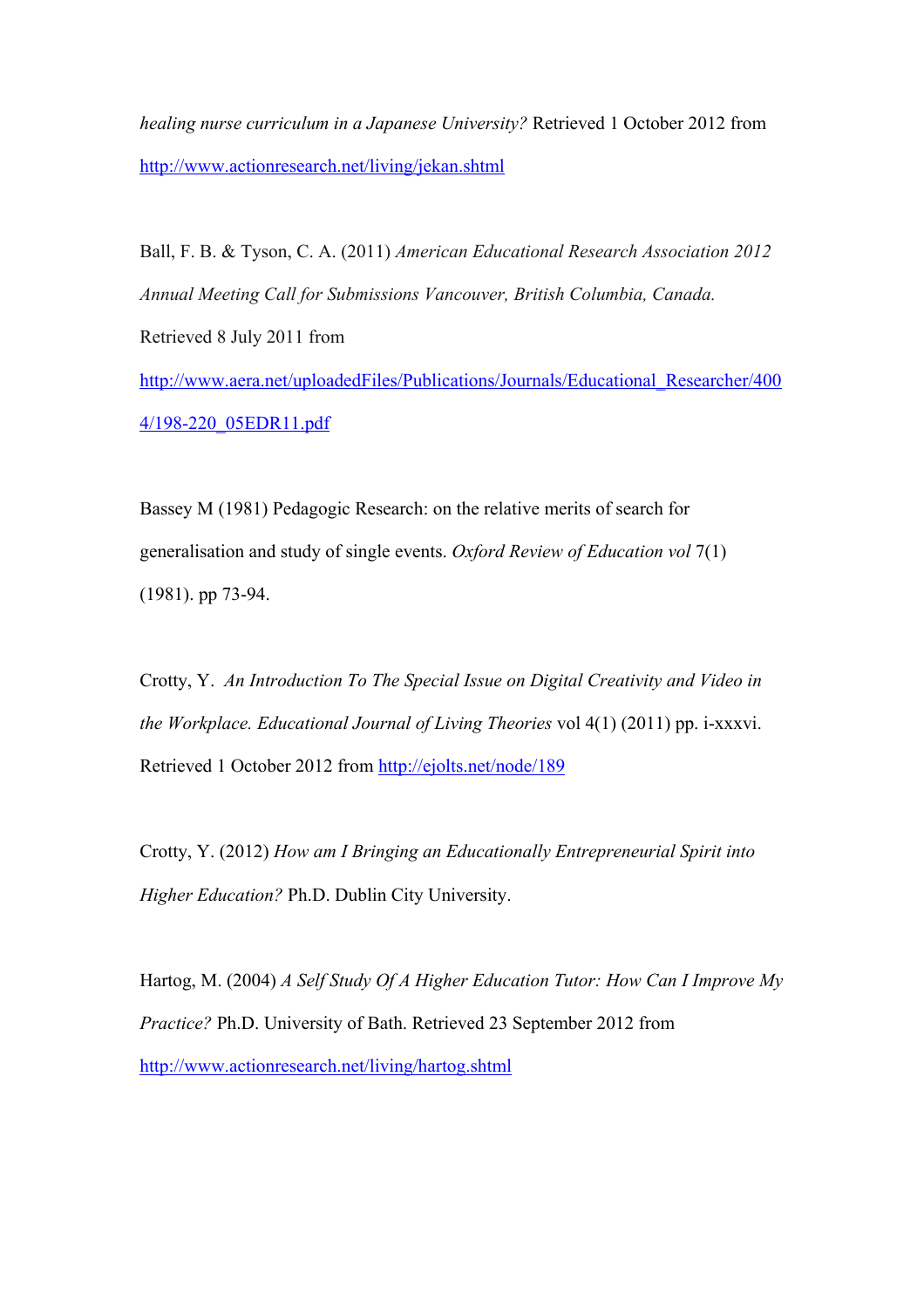Hirst, P. (Ed.) (1983) *Educational Theory and its Foundation Disciplines*. London; RKP

Huxtable, M. (2012) *How do I Evolve Living-Educational-Theory Praxis in Livingboundaries?* Ph.D. University of Bath. Retrieved 23 September 2012 from http://www.actionresearch.net/living/mariehuxtable.shtml

Hughes, S. (2012) *Towards auto/pedagogy: A reflexive auto/biographic case study of professional learning mediated by technology.* Ph.D. University of Wolverhampton.

Ilyenkov, E. (1977) *Dialectical Logic*. Moscow; Progress Publishers.

Kinsella, K. (2012) *Developing a situated practice: how has 'presencing empathetic responsiveness to requisite situated practice' become a standard of judgement in my online coaching practice in higher education?* Ph.D. University of Bath.

Laidlaw, M. (2006). *Action Research in China's Experimental Centre for Educational Action Research in Foreign Languages Teaching at Ningxia Teachers University.*  Retrieved 1 October 2012 from http://www.actionresearch.net/writings/moira.shtml

Marcuse, H. (1964) *One Dimensional Man*. London; Routledge and Kegan Paul.

Popper, K. (1963) *Conjectures and Refutations*. Oxford, Oxford University Press.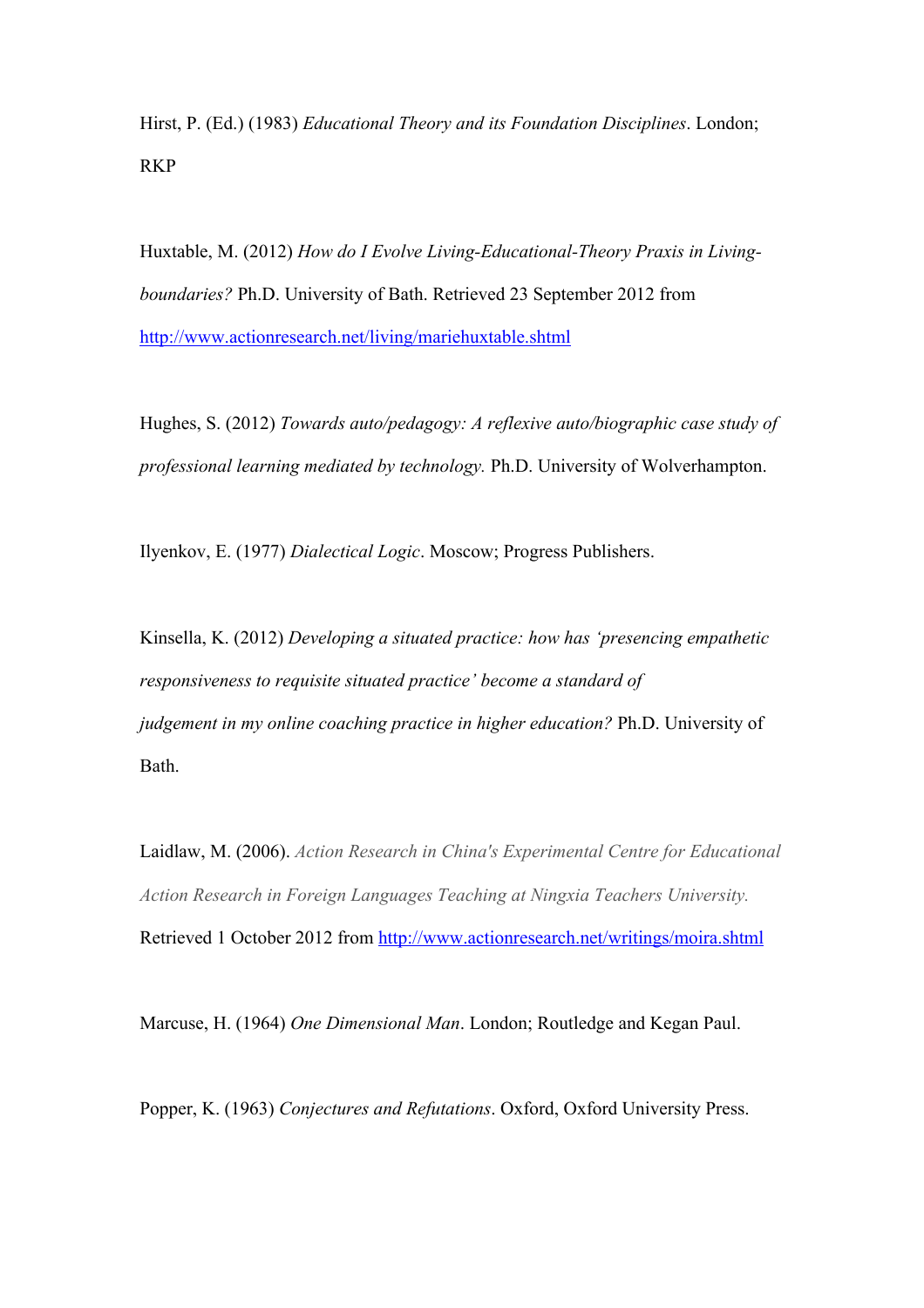Potts, M. (2012) *How can I Reconceptualise International Educational Partnerships as a Form of 'Living Citizenship'?* Ph.D., Bath Spa University. Retrieved 23 September 2012 from http://www.actionresearch.net/living/markpotts.shtml

Rayner, A. *Inclusionality and the Role of Place, Space And Dynamic Boundaries in Evolutionary Processes. Philosophica* vol 73 (2004). pp 51-70.

TES (2010) *Transformative Education/al Studies Project.* Retrieved 1 October 2012 from http://www.actionresearch.net/writings/southafrica/TESproposalopt.pdf

Vargas, L. (2012) *"Out the box: Flamenco dance as educational." A Living Theory study of dance in primary education.* MA Dissertation, The University of KwaZulu-Natal. Retrieved 23 September 2012 from

http://www.actionresearch.net/living/vargas.shtml

Whitehead, J. (1976) *Improving Learning for 11-14 Year Olds in Mixed Ability Science Groups.* Swindon: Curriculum Development Centre. Retrieved 1 October 2012 from http://www.actionresearch.net/writings/ilmagall.pdf

Whitehead, J. & McNiff, J. (2006) *Action Research Living Theory*. London; Sage.

Whitehead, J. & Rayner, A. (2009) *From Dialectics to Inclusionality: A naturally inclusive approach to educational accountability.* Retrieved 11 March 2012 from http://www.actionresearch.net/writings/jack/arjwdialtoIncl061109.pdf